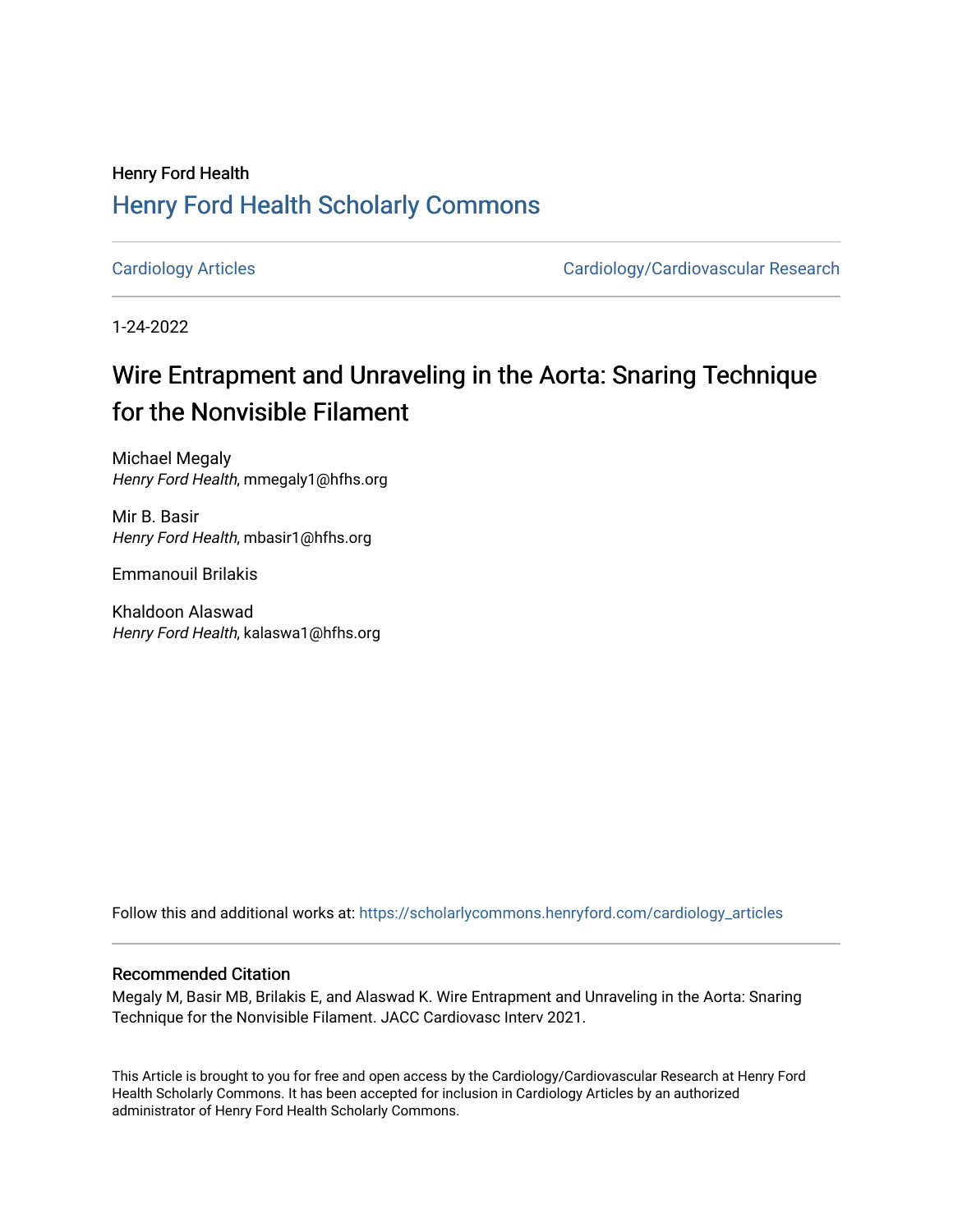# Wire Entrapment and Unraveling in the Aorta



Snaring Technique for the Nonvisible Filament

Mich[a](#page-1-0)el Megaly, MD, MS,<sup>a</sup> Mir B. Basir, DO,<sup>a</sup> Emmanouil Brilakis, MD, PHD,<sup>[b](#page-1-0)</sup> Khaldoon Alaswad, MD<sup>a</sup>

66-year-old man was referred for percuta-<br>neous coronary intervention of a left anterior<br>descending coronary artery chronic total oc-<br>clusion ([Figure 1A](#page-2-0), [Video 1\)](https://doi.org/10.1016/j.jcin.2021.10.006). The occlusion was neous coronary intervention of a left anterior descending coronary artery chronic total occrossed with antegrade wiring using a Gaia III next wire (ASAHI Intecc), but no microcatheter would pass. We pulled the wire and wired the diagonal branch, then de-escalated to a Runthrough wire (Terumo). We ballooned the diagonal branch to crush the cap (open sesame technique) ([Figure 1B](#page-2-0)), but microcatheters still failed to cross antegrade. We then crossed with the retrograde approach, but the microcatheter would not cross. We knuckled around the proximal cap and performed an external crush to facilitate the crossing of the retrograde microcatheter that finally succeeded ([Figure 1C](#page-2-0)). After stenting of the left anterior descending coronary artery, the Runthrough wire became entrapped in the diagonal branch. During attempts to remove it using a lowprofile microcatheter, the wire spring coil unraveled, leaving a segment extending into the ascending aorta. Multiple attempts at retrieving the wire failed, including trapping the wire in the guide and removal en bloc and snaring the wire using gooseneck microsnares (Medtronic) ([Figure 1D](#page-2-0), [Video 2\)](https://doi.org/10.1016/j.jcin.2021.10.006). We decided

to snare the wire from the ascending aorta with a  $27 \times 48$ -mm Ensnare (Merit Medical). The filament was not visible by cineangiography; so we advanced the Ensnare around the aortic arch to swallow the wire filament. We used the guide reaction to verify the successful snaring of the filament (the guide dives towards the coronary ostium when we pull on the snare). We advanced a 6-Fr guide catheter extension to tighten the snare around the filament. This technique successfully pulled the entire wire fragment ([Figures 1E, 1F,](#page-2-0) and [2](#page-2-1), [Video 3\)](https://doi.org/10.1016/j.jcin.2021.10.006). A demonstration of the procedure in a model is shown in Video 4.

We present a novel technique to retrieve unraveled spring coil in the aorta using a large 3-loop snare. Challenges of snaring the unraveled wire in the aorta include the non-visibility of the wire segment and the possibility of fracturing the wire during snaring, and the snare would retrieve only a small part of the wire. Our technique could resolve these issues by using a large Ensnare that would occupy the aorta and swallow the invisible wire fragment while using the guide reaction to ensure successful snaring. Using a guide extension catheter with tighter tolerance around the snare allows for better grasp of the captured wire fragment. In cases

Manuscript received September 8, 2021; revised manuscript received September 28, 2021, accepted October 5, 2021.

Downloaded for Anonymous User (n/a) at Henry Ford Hospital / Henry Ford Health System (CS North America) from ClinicalKey.com by Elsevier on February 10, 2022. For personal use only. No other uses without permission. Copyright ©2022. Elsevier Inc. All rights reserved.

<span id="page-1-0"></span>From the <sup>a</sup>Department of Cardiology, Henry Ford Hospital, Detroit, Michigan, USA; and the <sup>b</sup>Minneapolis Heart Institute at Abbott Northwestern Hospital, Minneapolis, Minnesota, USA.

The authors attest they are in compliance with human studies committees and animal welfare regulations of the authors' institutions and Food and Drug Administration guidelines, including patient consent where appropriate. For more information, visit the [Author Center](https://www.jacc.org/author-center).